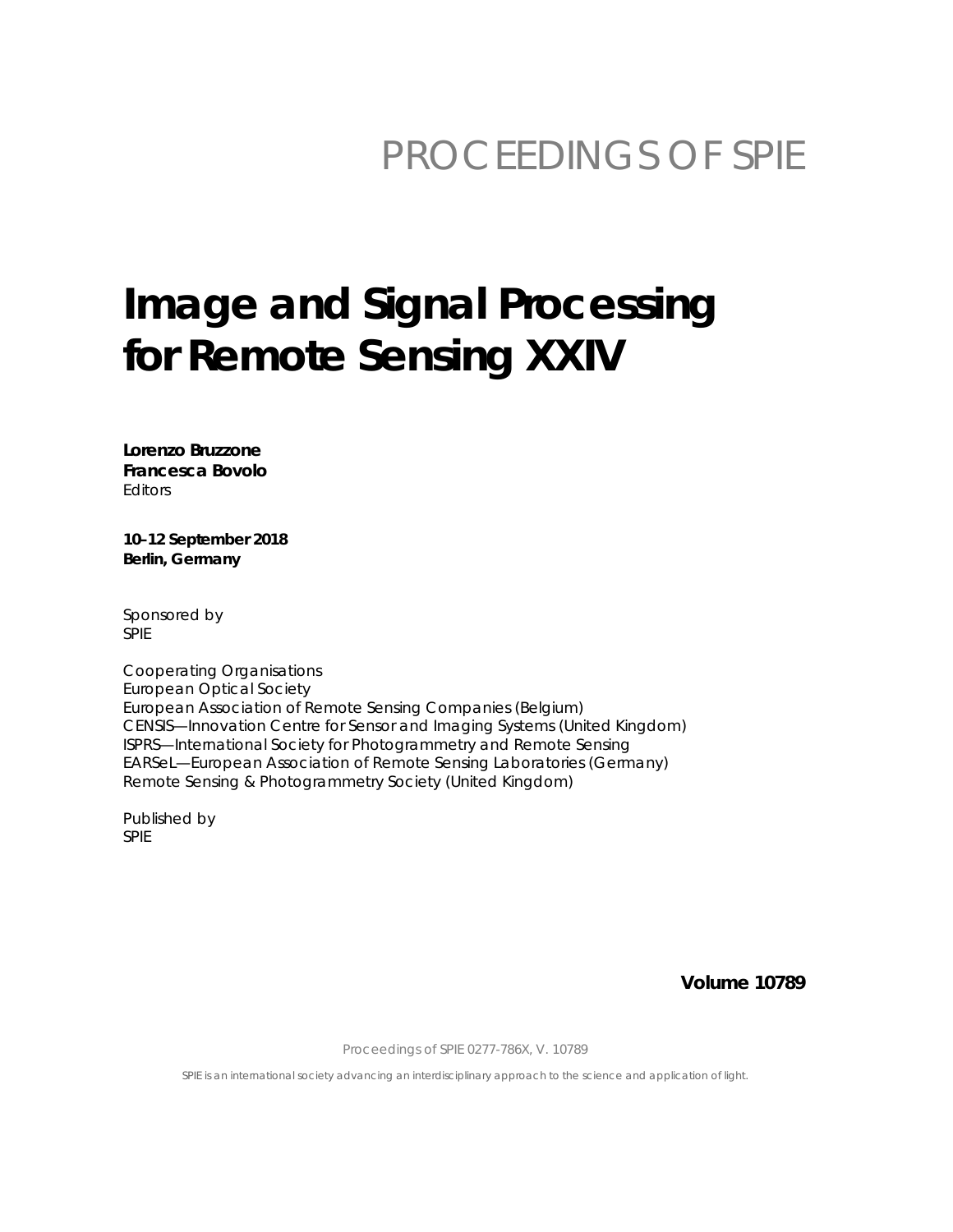The papers in this volume were part of the technical conference cited on the cover and title page. Papers were selected and subject to review by the editors and conference program committee. Some conference presentations may not be available for publication. Additional papers and presentation recordings may be available online in the SPIE Digital Library at SPIEDigitalLibrary.org.

The papers reflect the work and thoughts of the authors and are published herein as submitted. The publisher is not responsible for the validity of the information or for any outcomes resulting from reliance thereon.

Please use the following format to cite material from these proceedings: Author(s), "Title of Paper," in *Image and Signal Processing for Remote Sensing XXIV*, edited by Lorenzo Bruzzone, Francesca Bovolo, Proceedings of SPIE Vol. 10789 (SPIE, Bellingham, WA, 2018) Seven-digit Article CID Number.

ISSN: 0277-786X ISSN: 1996-756X (electronic)

ISBN: 9781510621619 ISBN: 9781510621626 (electronic)

Published by **SPIE**  P.O. Box 10, Bellingham, Washington 98227-0010 USA Telephone +1 360 676 3290 (Pacific Time)· Fax +1 360 647 1445 SPIE.org Copyright © 2018, Society of Photo-Optical Instrumentation Engineers.

Copying of material in this book for internal or personal use, or for the internal or personal use of specific clients, beyond the fair use provisions granted by the U.S. Copyright Law is authorized by SPIE subject to payment of copying fees. The Transactional Reporting Service base fee for this volume is \$18.00 per article (or portion thereof), which should be paid directly to the Copyright Clearance Center (CCC), 222 Rosewood Drive, Danvers, MA 01923. Payment may also be made electronically through CCC Online at copyright.com. Other copying for republication, resale, advertising or promotion, or any form of systematic or multiple reproduction of any material in this book is prohibited except with permission in writing from the publisher. The CCC fee code is 0277- 786X/18/\$18.00.

Printed in the United States of America Vm7 i ffUb 5 gp WUH g bWzi bXYf 'W bg Y Tra GD 9.

Publication of record for individual papers is online in the SPIE Digital Library.



**Paper Numbering:** *Proceedings of SPIE* follow an e-First publication model. A unique citation identifier (CID) number is assigned to each article at the time of publication. Utilization of CIDs allows articles to be fully citable as soon as they are published online, and connects the same identifier to all online and print versions of the publication. SPIE uses a seven-digit CID article numbering system structured as follows:

- The first five digits correspond to the SPIE volume number.
- The last two digits indicate publication order within the volume using a Base 36 numbering system employing both numerals and letters. These two-number sets start with 00, 01, 02, 03, 04, 05, 06, 07, 08, 09, 0A, 0B … 0Z, followed by 10-1Z, 20-2Z, etc. The CID Number appears on each page of the manuscript.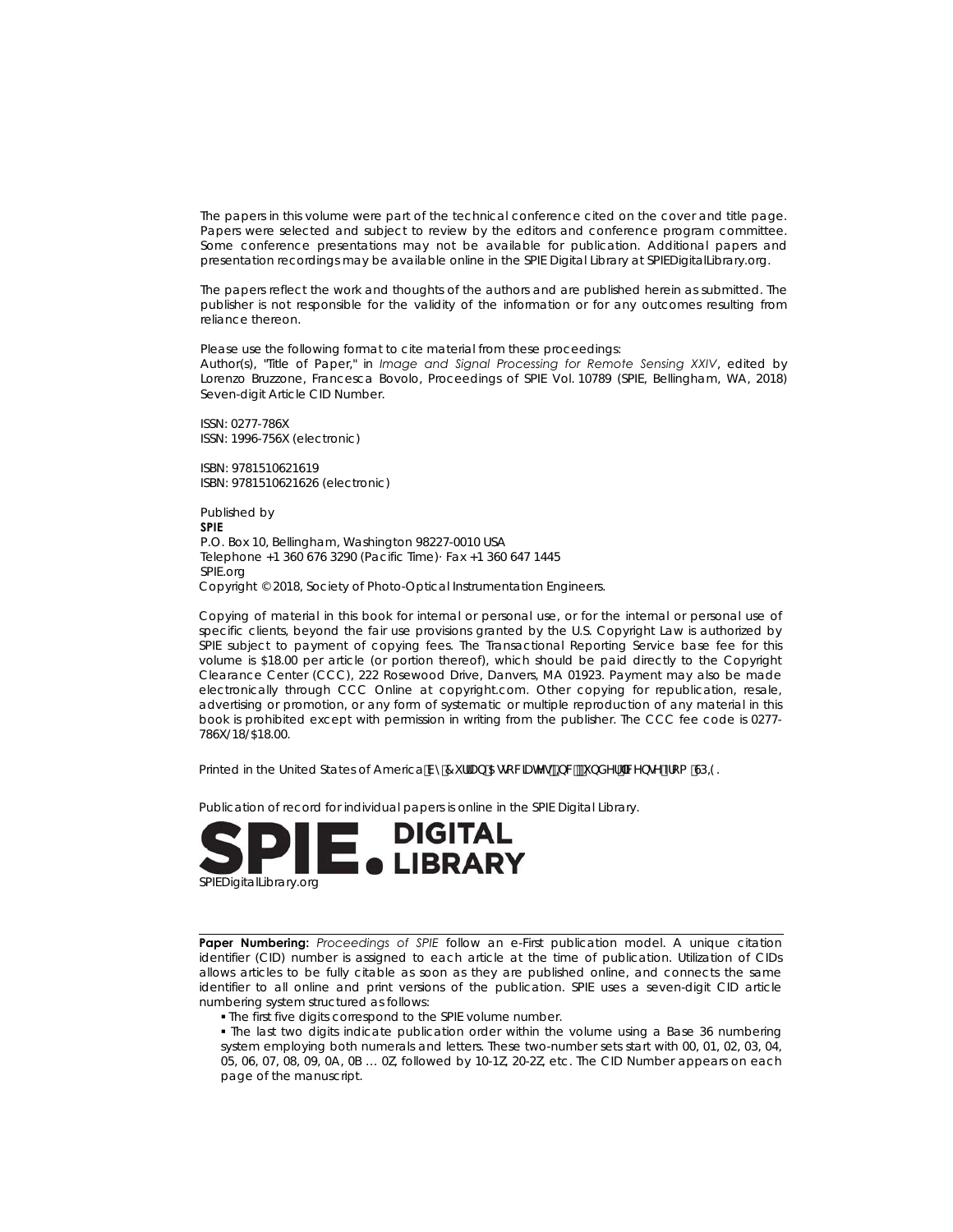### **Contents**

Authors

 

 

#### IMAGE ENHANCEMENT AND CALIBRATION I

- $x_i$ <br>  $x_i$ <br>  $\therefore$  Confere<br>
IMAGE E<br>
10789 02<br> **IMAGE E**<br>
10789 03<br> **Repeat r**<br>  $[10789-2]$ <br>
10789 04<br> **Nonunifo**<br>
Data Ref<br>
IMAGE E<br>
IMAGE E<br>
10789 06<br>
Bulk reprothorectic<br>
10789 07<br> **Prelimine correctic<br>
10789 09<br>
Using** 10789 02 Deployment of pansharpening for correction of local misalignments between MS and Pan<br>
[0789-1]<br>
Repeat multiview panchromatic super-resolution restoration sing the UCL MAGIGAN system<br>
[0789-12]<br>
10789 02 Definite
- 
- 

#### IMAGE ENHANCEMENT AND CALIBRATION II

- 10789 03 Repeat multiview panchromatic super-resolution restoration sung the UCL MAGiGAN system<br>
10789 03 Republicantly determinedian of infrared images by detecting radiance temperatures with the<br>
Data Reference Method 10 10789 04 Nonetal method in the distribution of infrared imagers by detecting radiance temperatures with the<br>
10789 06 NoNce ERNANGEMENT AND CALIBRATION II<br>
10789 06 Chronecating of the ALOS RESMANAVIR.2 archive of the Eur 10789 06 Bulk reprocessing of the ALOS PRISM/AVNIR-2 archive of the European Space Agency; level 1<br>
10789 07 Preliminary study of JPSS-1/NOAA-20 VIIRS day-night band straylight characterization and<br>
correction methods [10
- 
- 
- 

#### IMAGE PROCESSING AND CLASSIFICATION

- 
- 
- MAGE ENHANCEMENT AN<br>
10789 02 Deployment of pansharpy<br>
[10789-1]<br>
10789 03 Repeat multiview panchric<br>
10789-2]<br>
10789 04 Nonuniformity determinat<br>
Data Reference Method<br>
MAGE ENHANCEMENT AN<br>
10789 06 Bulk reprocessing of Repeat m<br>
[10789-2]<br>
Nonunifor<br>
Data Refe<br>
MAGE EN<br>
Bulk reprodition<br>
Fleliminal<br>
correction<br>
Using interemete se<br>
Towards c<br>
MAGE PR<br>
A novel a<br>
[10789-10<br>
CNN-base<br>
Systemati<br>
[10789-12<br>
A novel a<br>
diborne l Nonunifor<br>Data Refe<br>Mall reproduction<br>Bulk reproduction<br>Preliminary<br>Using interests of Davards converts<br>MAGE PR<br>A novel a<br>[10789-10<br>CNN-bass<br>Systemati<br>[10789-12<br>A novel d<br>airborne l Data Reference Method [10789-3]<br>
IMAGE ENHANCEMENT AND CALIBF<br>
Bulk reprocessing of the ALOS PRIS<br>
orthorectified data processing and<br>
Preliminary study of JPSS-1/NOAA-:<br>
correction methods [10789-6]<br>
Using interchannel co orthorectified data processing and data quality evaluation [10789-5]<br>Preliminary study of JPSS-1/NOAA-20 VIIRS day-night band straylight<br>correction methods [10789-6]<br>Using interchannel correlation in blind evaluation of no 10789 07 Preliming study of JPSS-1/NOAA-20 VIIRS day-night band straylight characterization and<br>
10789 09 Using interchannel correlation in blind evaluation of noise characteristics in multichannel<br>
10789 08 Using interch correction methods [10789-6]<br>Using interchannel correlation<br>remote sensing images [10789<br>Towards a blind restoration methods and restoration methods<br>IMAGE PROCESSING AND CLA<br>A novel active learning techn<br>[10789-10]<br>CNN-bas 10789 09 Using interchannel correlation in bilind evaluation of noise characteristics in multichannel<br>
10789 0A Towards a blind restoration method of hyperspectral images  $[107899]$ <br>
10789 08 Anovel active learning lechni remote sensing images [10789-8]<br>Towards a blind restoration metho<br>IMAGE PROCESSING AND CLASSIF<br>A novel active learning technique<br>[10789-10]<br>CNN-based ship classification me<br>Systematic evaluation of CNN on<br>[10789-12]<br>A nove 10789 0A Towards a blind restoration method of hyperspectral images  $[10789-9]$ <br>
IMAGE PROCESSING AND CLASSIFICATION<br>
10789 08 A novel active learning technique for multi-label remote sensing imag<br>  $[10789\text{-}10]$ <br>
CNN-ba 10789 0B A novel active learning technique for multi-label remote sensing image scene classification<br>
10789 0C<br>
CNN-based ship classification method incorporating SAR geometry information [10789-11]<br>
10789 0D<br>
Systematic CNN-base<br>Systematic<br>[10789-12]<br>A novel da<br>airborne lic 10789 0C CNN-based ship classification method incorporating SAR geometry information  $[10789 \cdot 11]$ <br>
10789 0D Systematic evaluation of CNN on land cover classification from remotely sensed images<br>
10789 0E A novel data-dr 10789 0D Systematic evaluation of CNN on land cover classification from remotely sensed images<br>  $[10789 \cdot 12]$ <br>
10789 0E A novel data-driven approach to tree species classification using high density multireturr<br>
airborne
- A novel da<br>A novel da<br>airborne lic 10789 0E  $\blacksquare$  A novel data-driven approach to tree species classification using high density multireturn airborne lidar data  $[10789\text{-}13]$ airborne lidar data [10789-13]<br>|-<br>|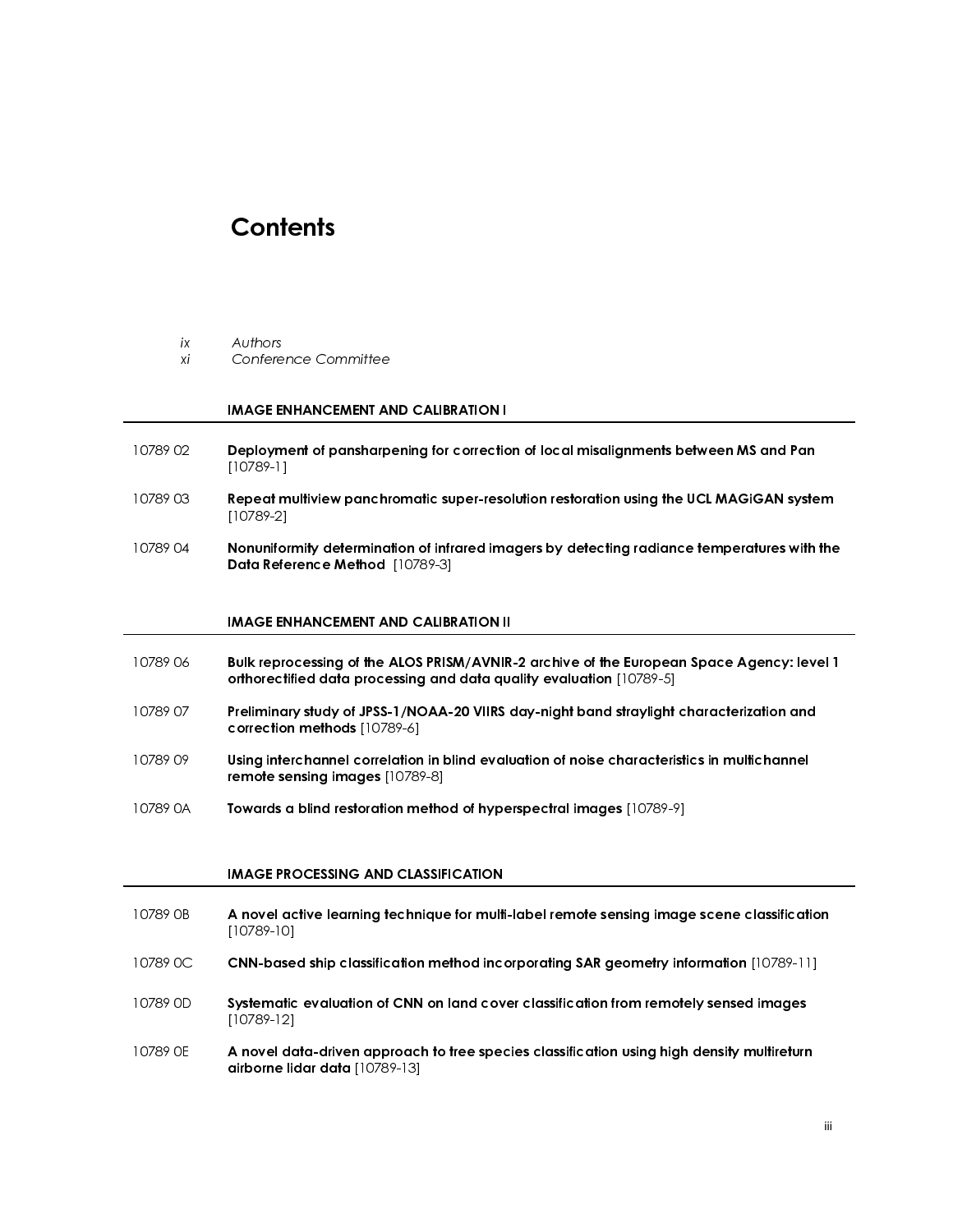10789 0F A new architecture paradigm for image processing pipeline applied to massive remote sensing data production [10789-14]

#### ANALYSIS OF HYPERSPECTRAL IMAGES

- 10789 0G Unsupervised sparsity-based unmixing of hyperspectral imaging data using an online sparse coding dictionary [10789-15] 10789 0H Application of unsupervised nearest-neighbor density-based approaches to sequential dimensionality reduction and clustering of hyperspectral images [10789-16] 10789 0I The ExoMars Spectral Tool (ExoSpec): an image analysis tool for ExoMars 2020 PanCam imagery [10789-17] 10789 0J Effects of Earth-atmosphere coupling irradiance modeling on spectral reflectance data accuracy [10789-18]
- 10789 0K Blind hyperspectral sparse unmixing based on online dictionary learning [10789-19]

#### IMAGE ANALYSIS AND REGRESSION

- 10789 0L New tool for spatio-temporal image fusion in remote sensing: a case study approach using Sentinel-2 and Sentinel-3 data [10789-20]
- 10789 0M Dimensionality reduction through random projections for application to the retrieval of atmospheric parameters from hyperspectral satellite sensors [10789-21]
- 10789 0N Quantitative analysis of petroleum hydrocarbon contaminated soils using spectroscopy, spectral unmixing and deep neural networks [10789-22]
- 10789 00 A novel approach for bathymetry of shallow rivers based on spectral magnitude and shape predictors using stepwise regression [10789-23]

#### DEEP LEARNING TECHNIQUES AND APPLICATIONS

- 10789 OP On the classification of passenger cars in airborne SAR images using simulated training data and a convolutional neural network [10789-25]
- 10789 0Q Improvement of persistent tracking in wide area motion imagery by CNN-based motion detections [10789-26]
- 10789 0R Conditional GANs for semantic segmentation of multispectral satellite images [10789-28]
- 10789 0S Scene classification of multisource remote sensing data with two-stream densely connected convolutional neural network [10789-29]

j

-

j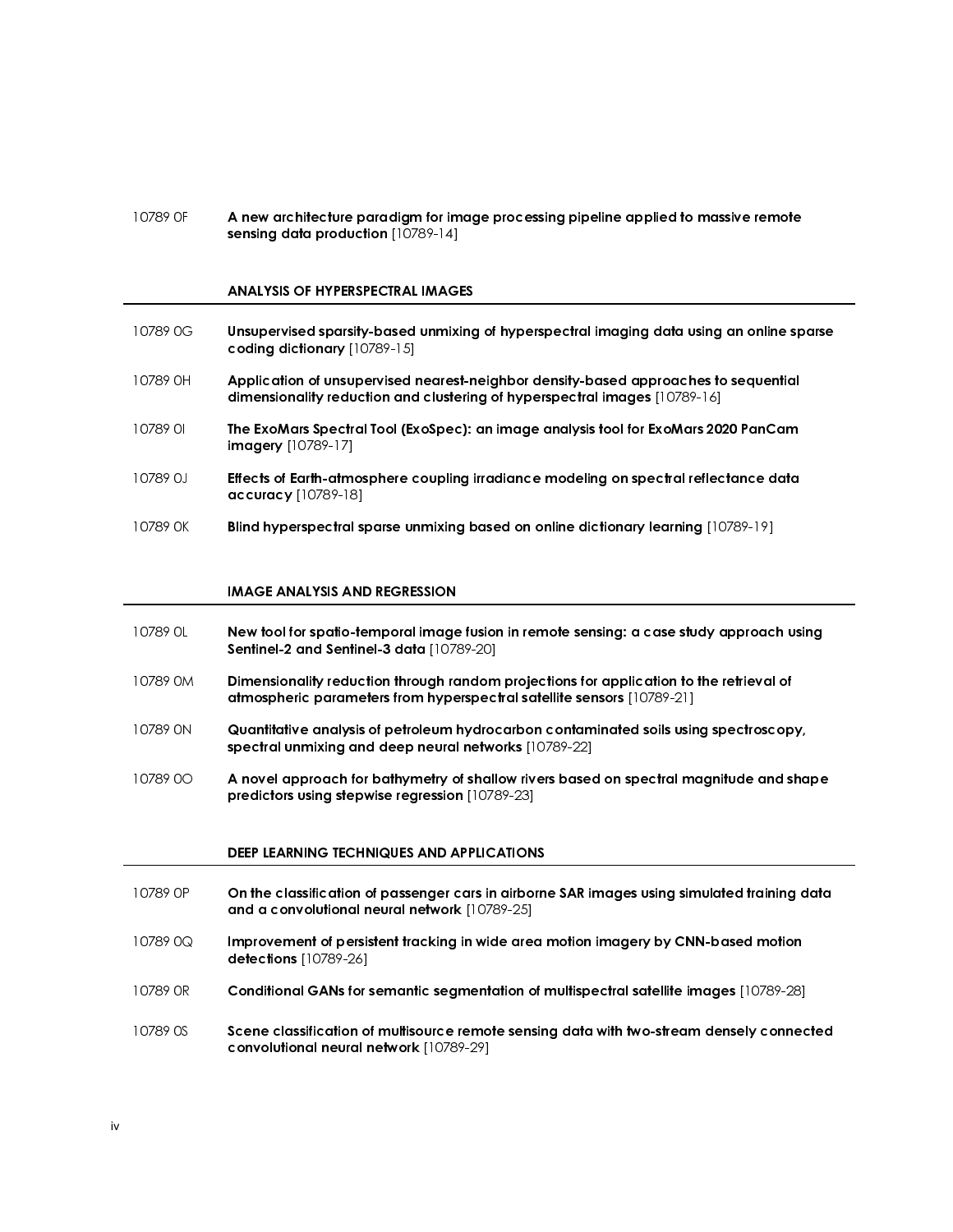#### IMAGE COMPRESSION AND 3D PROCESSING

- 10789 0T A novel coarse-to-fine remote sensing image retrieval system in JPEG-2000 compressed domain [10789-30]
- 10789 0V Preliminary filtering and lossy compression of noisy remote sensing images [10789-32]
- 10789 0W Digital surface model generation from multiple optical high-resolution satellite images [10789-33]
- 10789 0X Deep learning performance for digital terrain model generation [10789-34]

#### ANALYSIS OF SAR IMAGES

j

-

j

j

j

- 10789 0Y Automatic procedure for coastline extraction exploiting full-pol SAR imagery and AANN-PCNN processing chain [10789-35]
- 10789 0Z Destroyed-buildings detection from VHR SAR images using deep features [10789-36]
- 10789 10 Efficient nonparametric extraction of urban footprint from VHR SAR images [10789-37]
- 10789 11 Applying deep learning for agricultural classification using multitemporal SAR Sentinel-1 for Camargue, France [10789-39]

#### JOINT SESSION WITH VOLUME 10788: SAR DATA PROCESSING I

- 10789 12 B.SAR: blind SAR data focusing [10789-40]
- 10789 13 SAR ATR in the phase history domain using deep convolutional neural networks [10789-41]

#### JOINT SESSION WITH VOLUME 10788: SAR DATA PROCESSING II

10789 16 Autoregressive model for multi-pass SAR change detection based on image stacks [10789-44]

#### POSTER SESSION

- 10789 17 COSMO-SkyMed di Secunda Generazione SAR image focusing of spotlight data for civilian users [10789-38]
- 10789 18 A distributed system architecture for high-resolution remote sensing image retrieval by combining deep and traditional features [10789-45]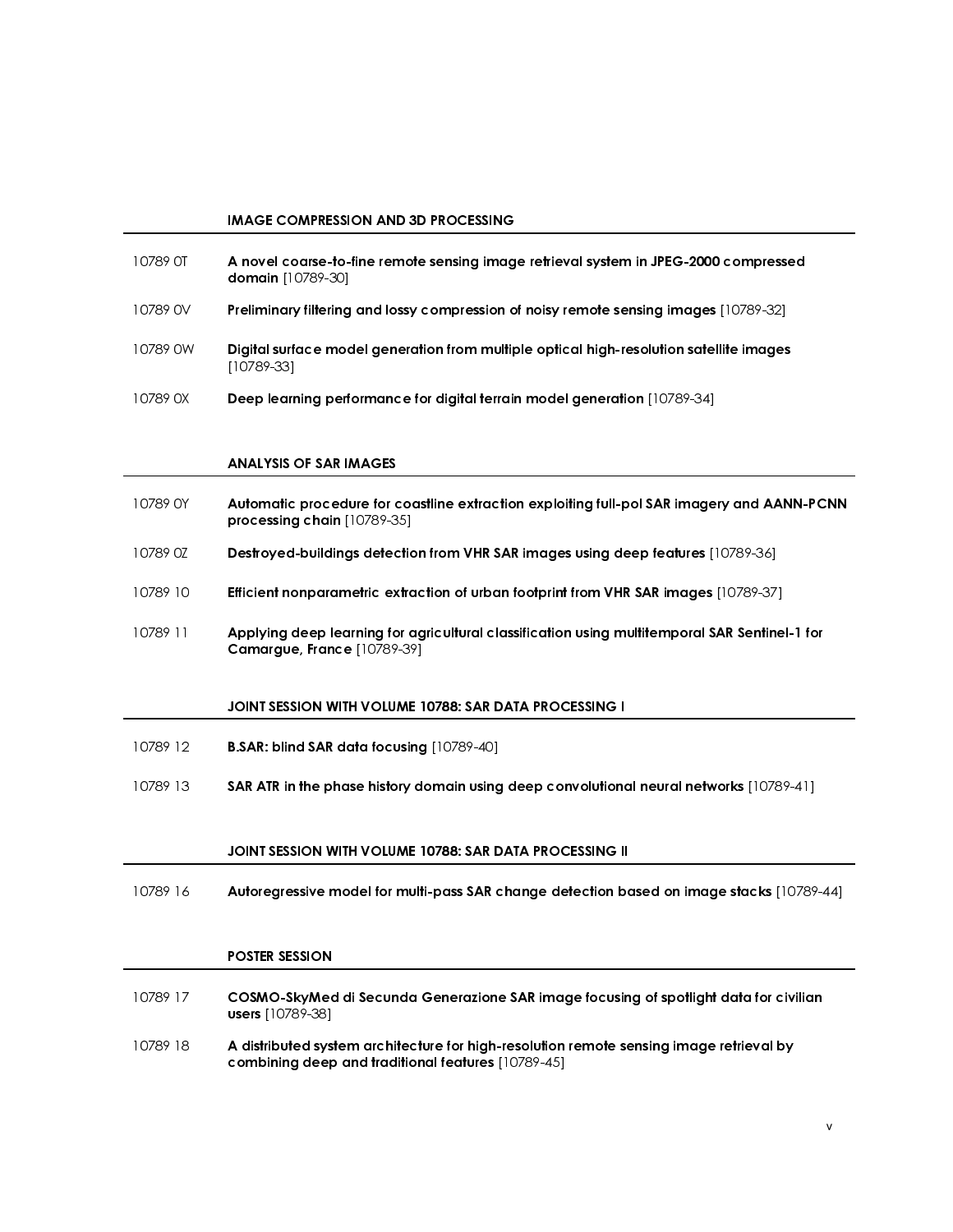| 10789 1B | Anomalies detected in hyperspectral images using the RX-based detector [10789-48]                                                   |
|----------|-------------------------------------------------------------------------------------------------------------------------------------|
| 10789 IC | Distance metric learning for ship classification in SAR images [10789-49]                                                           |
| 10789 1D | A method of extracting construction areas using Gaoten-1 remote sensing images [10789-50]                                           |
| 10789 1E | Dominance of perceptual grouping over functional category: an eye tracking study of high-<br>resolution satellite images [10789-51] |
| 10789 1F | Segmentation of low-informative areas on panchromatic high spatial resolution images of<br><b>Earth surface [10789-53]</b>          |
| 10789 IG | Standard image products of Russian highly elliptical remote sensing system "Arktika-M"<br>$[10789 - 54]$                            |
| 10789 1H | Artifact suppression in multispectral images degraded by motion blur and restored by Wiener<br>filtering [10789-56]                 |
| 10789 11 | Ship detection in SAR images based on Shearlet features [10789-57]                                                                  |
| 10789 1L | Modular transfer function compensation for hyperspectral data from Resurs-P satellite system<br>$[10789 - 61]$                      |
| 10789 IN | One-dimensional convolution neural networks for object-based feature selection [10789-63]                                           |
| 10789 1P | Enhancement of spectral quality of natural land cover in the pan-sharpening process<br>$[10789 - 65]$                               |
| 10789 1Q | Transfocal analysis of unsteady stochastic structures for a signal from a retro-reflector<br>$[10789 - 66]$                         |
| 10789 1T | Determination of airphotograph timing in a day for 3D model of point clouds for temple<br>archeology object [10789-69]              |
| 10789 1V | Subspace clustering algorithms for mineral mapping [10789-71]                                                                       |
| 10789 1Y | A graph-based approach for moving objects detection from UAV videos [10789-75]                                                      |
| 10789 20 | Simulation and analysis on laser range profiles for complex targets [10789-77]                                                      |
| 10789 21 | Research on target detection of SAR images based on deep learning [10789-73]                                                        |
| 10789 22 | Object-oriented crops classification for remote sensing images based on convolutional neural<br>network [10789-78]                  |
| 10789 23 | Compression and coding of images for satellite systems of Earth remote sensing based on<br>quasi-orthogonal matrices [10789-79]     |